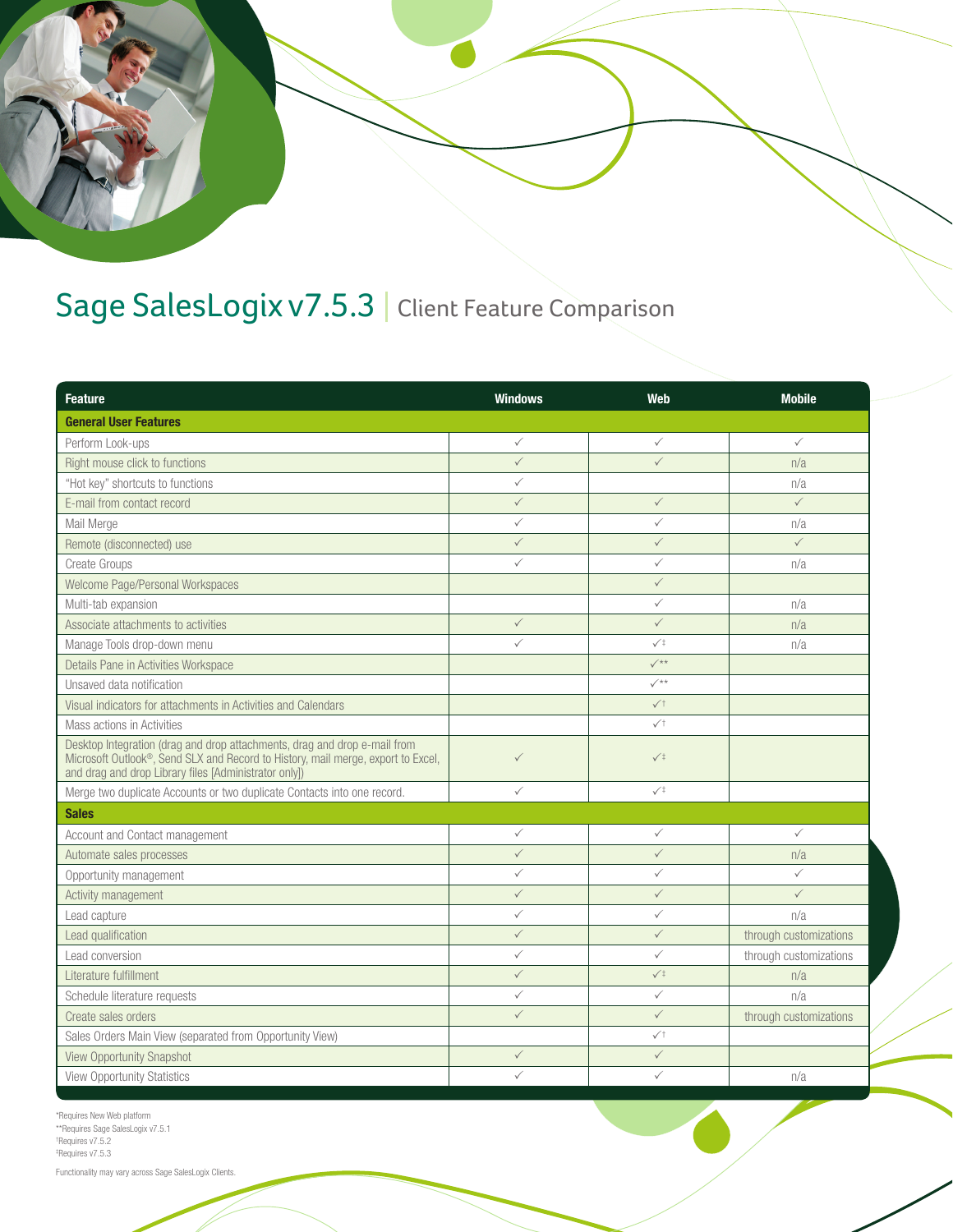| <b>Feature</b>                                                                                                                                 | <b>Windows</b> | <b>Web</b>      | <b>Mobile</b>           |
|------------------------------------------------------------------------------------------------------------------------------------------------|----------------|-----------------|-------------------------|
| <b>Marketing</b>                                                                                                                               |                |                 |                         |
| <b>Create Campaigns</b>                                                                                                                        | $\checkmark$   | ✓               | n/a                     |
| <b>Track Campaign responses</b>                                                                                                                | $\checkmark$   | $\checkmark$    | n/a                     |
| E-mail marketing                                                                                                                               | $\checkmark$   | ✓               | n/a                     |
| Campaign reporting                                                                                                                             | $\checkmark$   | $\checkmark$    | n/a                     |
| Perform lead-duplication upon conversion to opportunity                                                                                        | $\checkmark$   | $\checkmark$    | n/a                     |
| Perform lead-duplication upon import                                                                                                           |                | $\checkmark$    | n/a                     |
| Associate activities to leads                                                                                                                  | $\checkmark$   | ✓               | n/a                     |
| Automatic lead distribution                                                                                                                    | $\checkmark$   | $\checkmark$    |                         |
| Perform import actions to leads                                                                                                                | ✓              | ✓               |                         |
| Create responses for leads tied to campaigns                                                                                                   | $\checkmark$   | $\checkmark$    |                         |
| Group Actions in Leads List view                                                                                                               |                | $\checkmark$    |                         |
| <b>Customer Service &amp; Support</b>                                                                                                          |                |                 |                         |
| Create, edit, manage tickets                                                                                                                   | $\checkmark$   | $\checkmark$    | ✓                       |
| View Tickets and related information (i.e., resolutions, service history, defects,<br>assets, and returns)                                     | $\checkmark$   | $\checkmark$    | $\checkmark$            |
| Create, edit, manage Defects                                                                                                                   | $\checkmark$   | $\checkmark$    | through customizations  |
| Create, edit, manage Contracts                                                                                                                 | $\checkmark$   | $\checkmark$    | through customizations  |
| Manage Assets (associated products) for Account, Ticket, and Ticket Activity Parts                                                             | $\checkmark$   | $\checkmark$    | through customizations  |
| SpeedSearch                                                                                                                                    | $\checkmark$   | $\checkmark$    |                         |
| <b>Dashboards &amp; Reporting</b>                                                                                                              |                |                 |                         |
| View key performance metrics such as pipeline status, open opportunities,<br>and win rate                                                      | $\checkmark$   | $\checkmark$    | $\checkmark$            |
| Generate Reports                                                                                                                               | $\checkmark$   | $\checkmark$    | n/a                     |
| User customizable dashboard widgets to personalize Welcome page tabs<br>(group list, links, and charting widgets)                              |                | $\checkmark$    |                         |
| Advanced Outlook Integration (functionality differs by client)                                                                                 |                |                 |                         |
| Record e-mail to Sage SalesLogix history                                                                                                       | $\checkmark$   | $\checkmark$    | ✓<br>(Blackberry® Only) |
| Access Sage SalesLogix Address Book in Microsoft <sup>®</sup> Outlook <sup>®</sup>                                                             | $\checkmark$   |                 | n/a                     |
| Attendee availability tab                                                                                                                      | $\checkmark$   |                 | n/a                     |
| Add Contact to Outlook button                                                                                                                  | $\checkmark$   |                 | n/a                     |
| Intellisync for synchronization of Contacts and Calendar items                                                                                 | $\checkmark$   | ✓               | n/a                     |
| Sage SalesLogix Exchange Link to synchronize Contacts, Calendar, and Tasks<br>between Outlook and Sage SalesLogix for Windows, Web, and Mobile | $\checkmark$   | ✓               | $\checkmark$            |
| <b>Administration/Customization</b>                                                                                                            |                |                 |                         |
| Administrative "manage" menu screens (i.e., manage picklists, competitors, etc.)                                                               | $\checkmark$   | $\checkmark$    | n/a                     |
| Administrative data maintenance utilities (i.e., merge records, check for<br>duplicates, etc.)                                                 | $\checkmark$   |                 | n/a                     |
| Territory realignment                                                                                                                          | $\checkmark$   |                 | n/a                     |
| Assign Contact processes                                                                                                                       | $\checkmark$   | $\checkmark$    | n/a                     |
| Process orchestration                                                                                                                          | ✓              | ✓               | n/a                     |
| Create, edit, and publish Mashups and embed anywhere within the Web Client                                                                     | $\checkmark$   | $\checkmark$    | n/a                     |
| <b>Field Level Security</b>                                                                                                                    | $\checkmark$   | $\checkmark$    |                         |
| <b>RESTful Web Services</b>                                                                                                                    | $\checkmark$   | $\checkmark$    |                         |
| Remote/Disconnected Client                                                                                                                     | ✓              | $\checkmark$    |                         |
| Lotus Notes compatibility                                                                                                                      | $\checkmark$   | $\checkmark$ ** |                         |
| Firefox compatibility                                                                                                                          |                | $\checkmark$    |                         |
| Enhanced Developer Experience (API Reference Guide, best practices document,<br>and new Developer Community)                                   | $\sqrt{}$      | $\surd\uparrow$ | $\surd\uparrow$         |
| Web-based Administrator Tool                                                                                                                   |                | $\checkmark$    |                         |